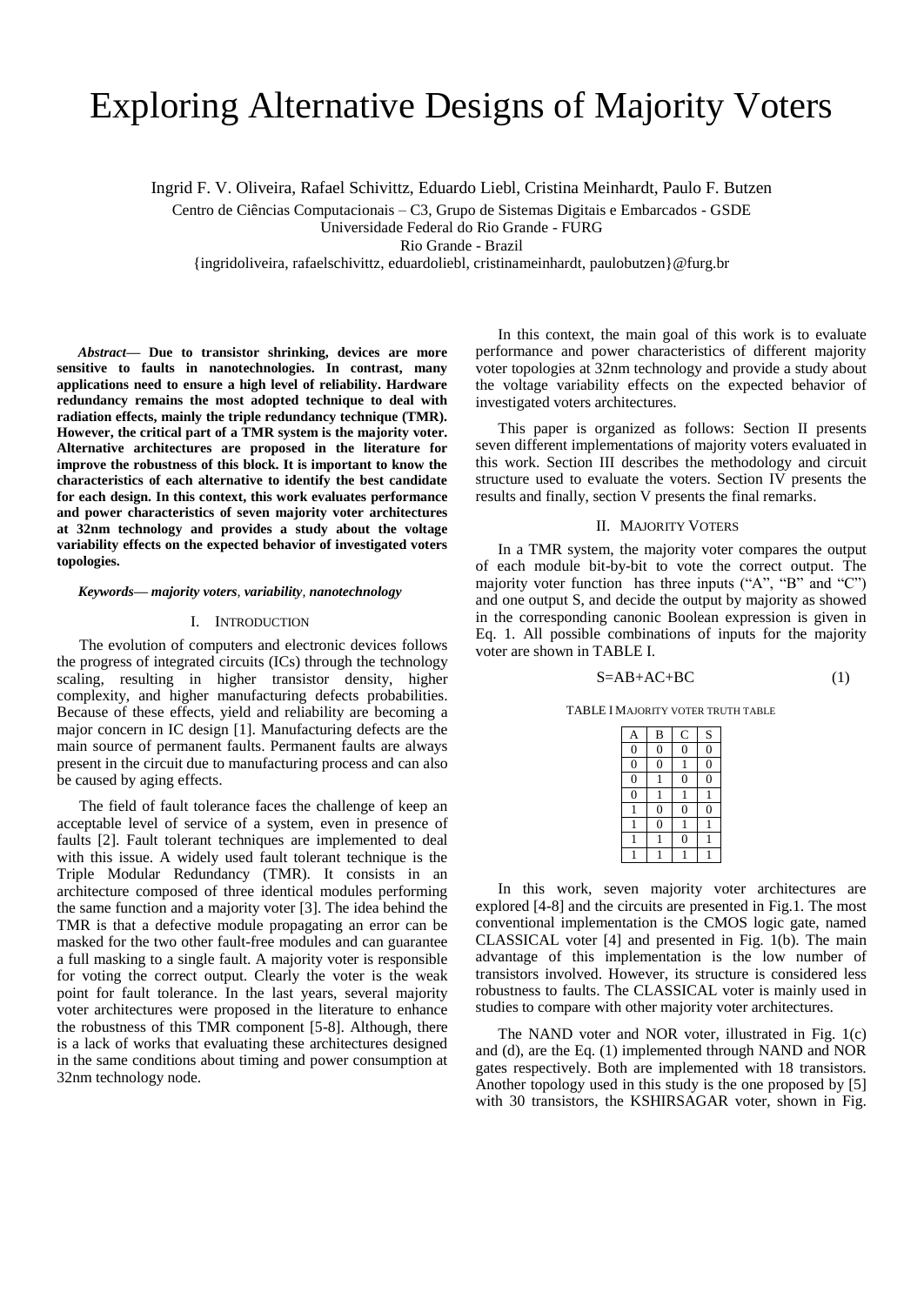1(f). It is a proposed fault-tolerant voter based in a priority encoder that selects the outputs to a multiplexer to implement the majority function. This circuit was design to tolerate stuckat and transient faults.

The BAN voter, shown in Fig. 1(a) is a simplification of the KSHIRSAGAR circuit. According to [6], a voter with less transistors has lower probability of having a fault. Therefore, the main advantage of the circuit is the reduced power consumption and area, since it was implemented with 14 transistors as the CLASSICAL. Another proposed faulttolerant voter based in a multiplexer is the MUX [7], shown in Fig. 1(g). This implementation is similar to BAN circuit, but the multiplexer is implemented through NAND and inverter gates, having a higher number of transistors.

The last majority voter analyzed in this work is the TR voter, shown in Fig. 1(e). It uses transistor redundancy for

shielding the NAND-NAND or NOR-NOR implementations against stuck-on and stuck-open faults [8].

TABLE II summarizes the number of transistors in each majority voter. It is possible to notice that Classical and BAN majority voters have the smallest number of transistors, while the TR Voter presents the highest transistor number.

TABLE II NUMBER OF TRANSISTORS IN EACH MAJORITY VOTER IMPLEMENTATION

| Name              | <b>Number of transistors</b> |
|-------------------|------------------------------|
| Classical         | 14                           |
| <b>NAND</b>       | 18                           |
| <b>NOR</b>        | 18                           |
| MUX               | 22                           |
| <b>KSHIRSAGAR</b> | 30                           |
| BAN               | 14                           |
| TR                | 36                           |



**Figure 1: Majority Voters under Study**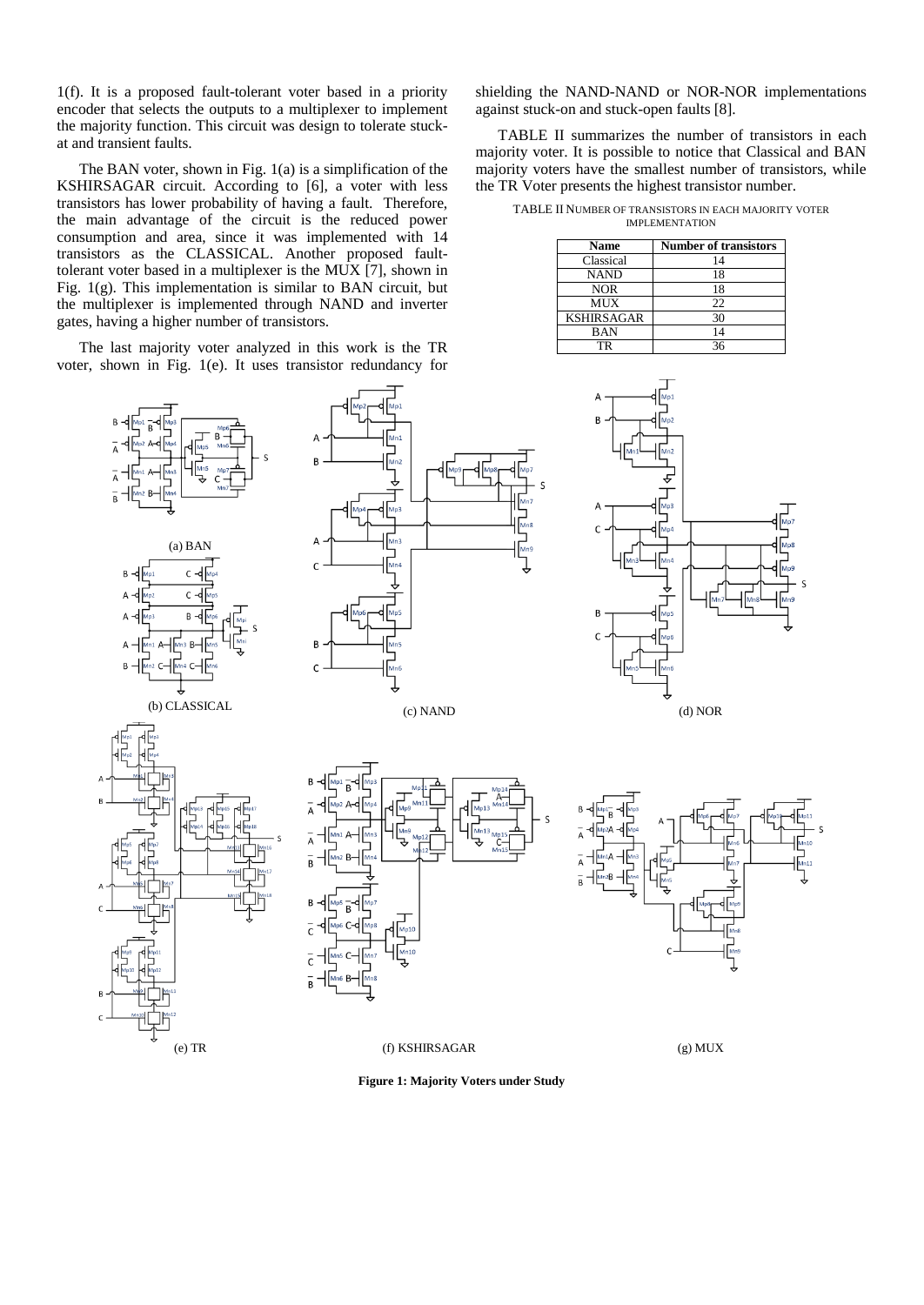### III. METHODOLOGY

This work evaluates delay and power characteristics of the seven majority voters architectures presented previously, considering the aspects of voltage variability. For this analysis, it is also considered the minimum circuits, where the size of NMOS transistors is set as the minimum of the technology and PMOS sizing is considered twice the minimum. The circuits are designed at predictive 32nm High Performance technology [9] and the evaluation is done at electric level, with the NGSPICE electrical simulator [10].

The structure presented in Figure 2 is used in the simulations for performance and robustness evaluation of the voters. The input buffers become the input signals closer to real ones and the output inverters represents the load capacitance. Assuming that a voter is a part of a system, it is important to consider the effect of other devices, and these inverters are a good generalization of the whole system.



**Figure 2 Circuit used in simulations for performance**

A logical validation of all majority voters is performed to verify the correct circuit operation. For all timing arcs in the circuit, it is observed values of minimum, maximum, mean  $(\mu)$ and standard deviation  $(\sigma)$  of the propagation times. The maximum values in timing arcs are analyzed, as they are important to evaluate how the circuit behavior is in the worst case. Power consumption and performance sensibility is computed. All experiments were held at nominal conditions and also considering the voltage variability.

As normally used by the industry in the design of Standard Cell libraries, the impact of voltage variations considers oscillation on 10% of the nominal value of the power supply (Vdd). Therefore, the values adopted, to realize the simulations using CMOS 32nm technology, are from 0.81V to 0.99V with a 30mV step.

## IV. RESULTS

First, this work presents the results of power, delay and PDP for the majority voters architectures at nominal conditions without consider variability effects. The second part of the results presents the voltage variability evaluation.

## *A. Nominal Results*

TABLE III presents the nominal results obtained to all the 7 majority voters architectures considering the minimum sizing. Results are divided in maximum, minimum, mean and standard deviation values of propagation time, the total power dissipated in the entire transient simulation, and the power delay product that better represents the energy consumption.

The NAND voter has the lowest maximum value of propagation time and good results for mean and standard deviation. Otherwise, KSHIRSAGAR has the highest maximum value and standard deviation, and also a high average propagation time. BAN voter has the best mean result and minimum value. The TR voter has the highest average propagation time, and the best result for standard deviation.

The power results consider the energy consumption from the supply source of the majority voter and the pass transistor consumption, which is analyzed from the second level of the input's inverters. Considering the best and worst results of power consumption, as shown in TABLE III, NOR voter shows up to 48% of power reduction compared to KSHIRSAGAR voter. The voters NOR and NAND presented similar values of energy consumption. PDP results strengthen the power and timing results, showing NAND as good option when compared to CLASSICAL voter. NAND and NOR presented similar behavior. KSHIRSAGAR and MUX showed up the worst cases.

| <b>Majority Voter</b> | <b>Propagation Time (ps)</b> |         |       |                       |                 | PdP(aJ) |  |
|-----------------------|------------------------------|---------|-------|-----------------------|-----------------|---------|--|
|                       | Maximum                      | Minimum | Mean  | Standard<br>Deviation | Power $(\mu W)$ |         |  |
| <b>CLASSICAL</b>      | 36.01                        | 21.41   | 29.85 | 4.85                  | 1.32            | 47.58   |  |
| <b>NAND</b>           | 34.78                        | 19.35   | 26.87 | 6.69                  | 1.24            | 43.06   |  |
| <b>NOR</b>            | 36.76                        | 18.12   | 26.75 | 6.72                  | 1.20            | 44.14   |  |
| <b>BAN</b>            | 37.20                        | 10.10   | 22.07 | 11.88                 | 1.38            | 51.48   |  |
| <b>KSHIRSAGAR</b>     | 61.17                        | 10.98   | 32.65 | 22.21                 | 2.30            | 140.96  |  |
| MUX                   | 45.55                        | 19.40   | 31.69 | 11.12                 | 1.74            | 79.31   |  |
| TR                    | 39.13                        | 29.54   | 34.86 | 2.86                  | 1.69            | 65.98   |  |

TABLE III RESULTS OF THE 7 MAJORITY VOTER WITHOUT VARIABILITY EFFECTS, CONSIDERING MINIMUM SIZING